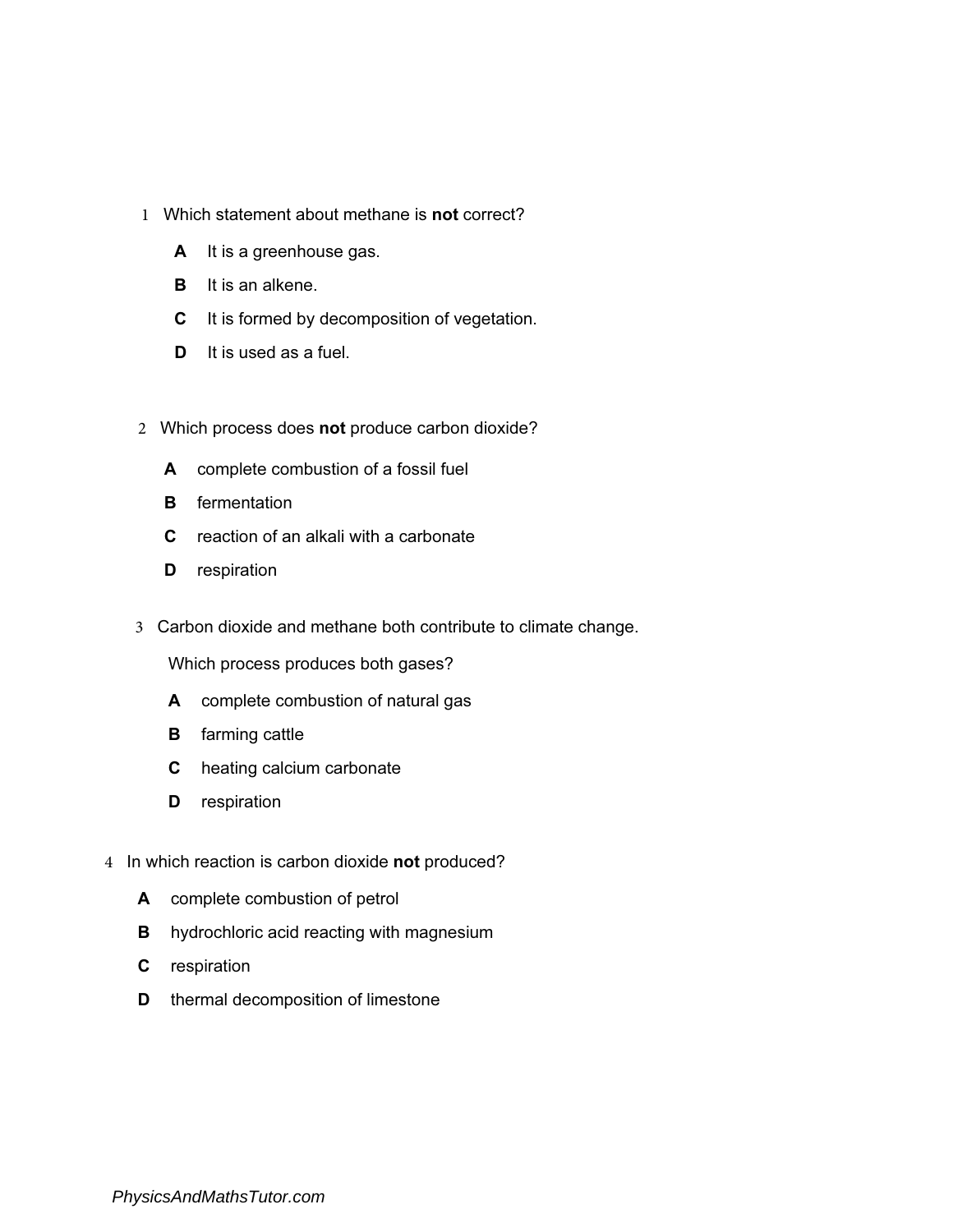5 Unwanted vegetation is sometimes placed in a bin where it decays to form compost. This compost can be used to fertilise soils.

Which gas is likely to be present in a higher percentage inside the bin than in the air outside the bin?

- A carbon monoxide
- B methane
- C oxygen
- D sulfur dioxide
- 6 Carbon dioxide and methane are 'greenhouse gases' which contribute to global warming.

Which process does not increase global warming?

- A burning fossil fuels
- **B** decay of organic waste
- C farming cattle for beef
- **D** growing crops such as sugar cane
- 7 These statements are about a gas.
	- 1 It is produced by thermal decomposition of a carbonate.
	- 2 It is produced by the fermentation of glucose.
	- 3 It makes up 1% of unpolluted air.
	- 4 It is produced during the production of steel from iron.

Which statements are correct for carbon dioxide?

A 1 and 2 only B 1, 2 and 3 C 1, 2 and 4 D 1, 3 and 4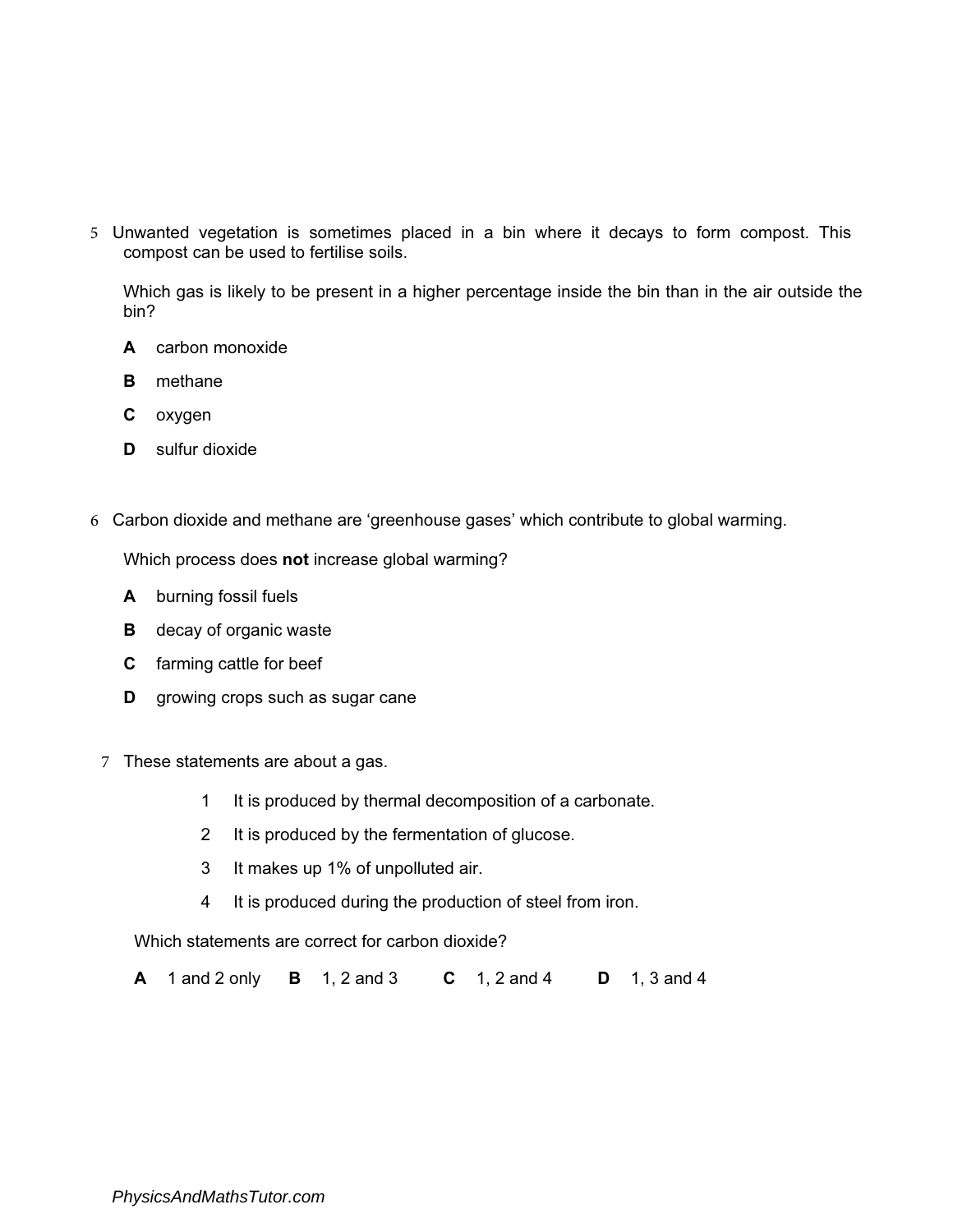- 8 Four reactions produce carbon dioxide.
	- 1 respiration
	- 2 fermentation
	- 3 combustion of methane
	- 4 manufacture of lime

Which reactions do not use oxygen from the air?

**A** 1 and 2 **B** 1 and 3 **C** 2 and 4 **D** 3 and 4

9 Gas X is a waste gas from digestion in animals.

Gas Y is formed when gas X is burnt with a small amount of oxygen.

Gas Z is formed when gas X is burnt with an excess of oxygen.

What are X, Y and Z?

| А | carbon dioxide  | methane         | carbon monoxide |
|---|-----------------|-----------------|-----------------|
| в | carbon monoxide | methane         | carbon dioxide  |
|   | methane         | carbon dioxide  | carbon monoxide |
|   | methane         | carbon monoxide | carbon dioxide  |

- 10 The list gives four experiments carried out with calcium carbonate.
	- 1 acid added
	- 2 alkali added
	- 3 heated strongly
	- 4 water added

Which experiments produce carbon dioxide?

|  | $A \quad 1$ and 2 |  | $\mathbf{B}$ 1 and 3 |  | $C \quad 2$ and 3 |  | $D \quad 2$ and 4 |
|--|-------------------|--|----------------------|--|-------------------|--|-------------------|
|--|-------------------|--|----------------------|--|-------------------|--|-------------------|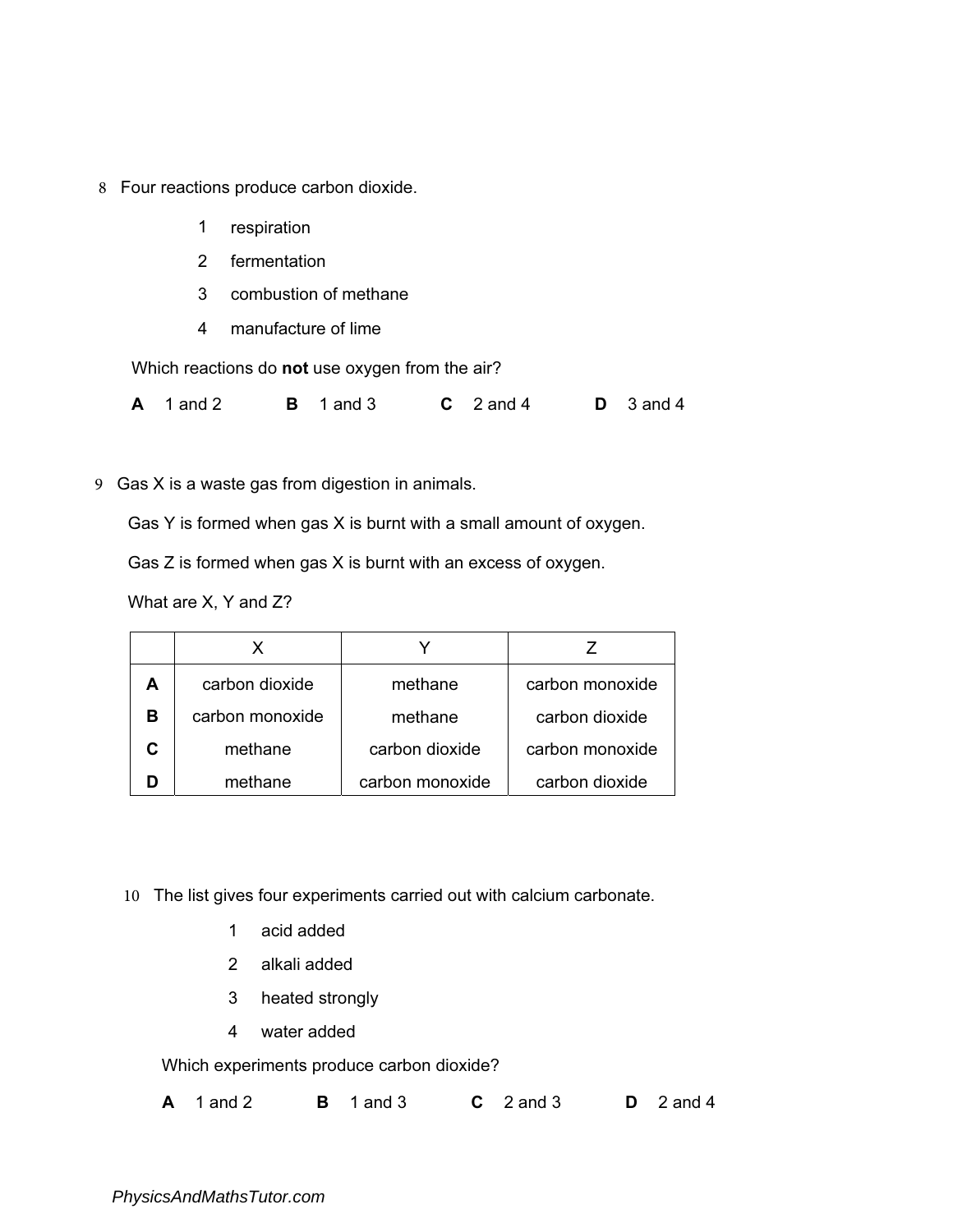- 11 Which statement about methane is not correct?
	- A It is a liquid produced by distilling petroleum.
	- B It is produced as vegetation decomposes.
	- C It is produced by animals, such as cows.
	- D It is used as a fuel.
- 12 Which pollutant gas is produced by the decomposition of vegetation?
	- A carbon monoxide
	- B methane
	- C nitrogen oxide
	- D sulfur dioxide
- 13 In which process is carbon dioxide not formed?
	- A burning of natural gas
	- B fermentation
	- C heating lime
	- **D** respiration
- 14 Which information about carbon dioxide and methane is correct?

|   |                                   | carbon dioxide | methane |                             |
|---|-----------------------------------|----------------|---------|-----------------------------|
| A | formed when vegetation decomposes |                |         | key                         |
| в | greenhouse gas                    |                |         | $\sqrt{\phantom{0}}$ = true |
| C | present in unpolluted air         | X              |         | $x = false$                 |
| D | produced during respiration       |                |         |                             |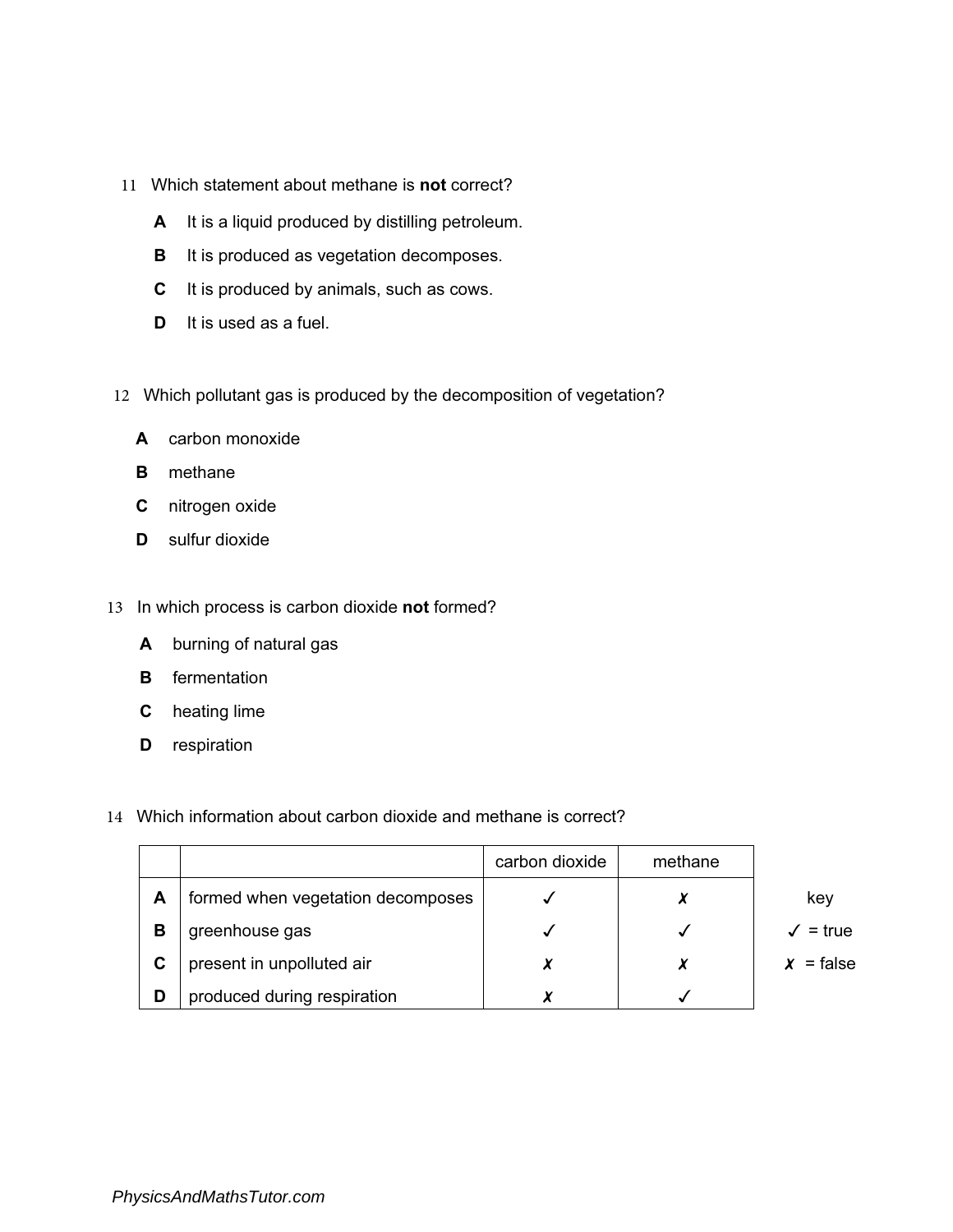- 15 The list shows four methods that were suggested for the formation of carbon dioxide.
	- 1 action of an alkali on a carbonate
	- 2 action of heat on a carbonate
	- 3 complete combustion of methane
	- 4 reaction of a carbonate with oxygen

Which methods would result in the production of carbon dioxide?

| $A \quad 1 \text{ and } 2$<br>$\mathsf B$ 1 and 4 |  | $C2$ and 3 |  | $D \quad 3$ and 4 |
|---------------------------------------------------|--|------------|--|-------------------|
|---------------------------------------------------|--|------------|--|-------------------|

16 Which process does not produce carbon dioxide?

- A combustion of petrol
- **B** reaction between an acid and a metal hydroxide
- C reaction between an acid and a carbonate
- **D** respiration
- 17 Gas X is a waste gas from digestion in animals.

Gas Y is formed when gas X is burnt with a small amount of oxygen.

Gas Z is formed when gas X is burnt with an excess of oxygen.

What are X, Y and Z?

| А | carbon dioxide  | methane         | carbon monoxide |
|---|-----------------|-----------------|-----------------|
| в | carbon monoxide | methane         | carbon dioxide  |
|   | methane         | carbon dioxide  | carbon monoxide |
|   | methane         | carbon monoxide | carbon dioxide  |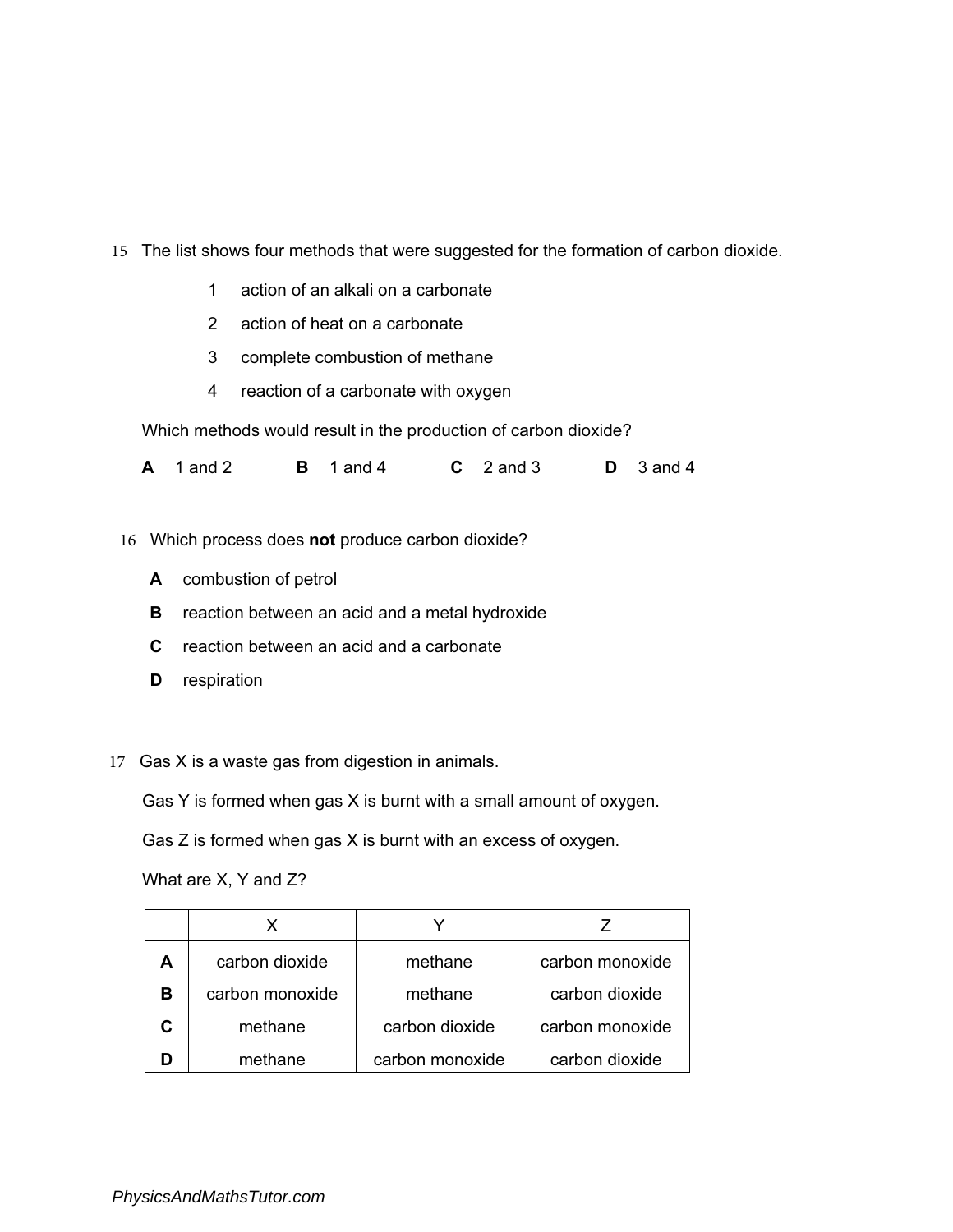18 Carbon dioxide and methane are 'greenhouse gases' which contribute to global warming.

Which process does not increase global warming?

- A burning fossil fuels
- **B** decay of organic waste
- C farming cattle for beef
- **D** growing crops such as sugar cane
- 19 Which pollutant gas is produced by the decomposition of vegetation?
	- A carbon monoxide
	- **B** methane
	- C nitrogen oxide
	- D sulfur dioxide
- 20 The table gives the composition of the atmosphere of four newly discovered planets.

| planet | composition of atmosphere         |
|--------|-----------------------------------|
| w      | argon, carbon dioxide and oxygen  |
| x      | argon, nitrogen and oxygen        |
| Y      | argon, carbon dioxide and methane |
| 7      | methane, nitrogen and oxygen      |

On which planets is the greenhouse effect likely to occur?

- A W only
- B W, X and Z
- C W and Y only
- D W, Y and Z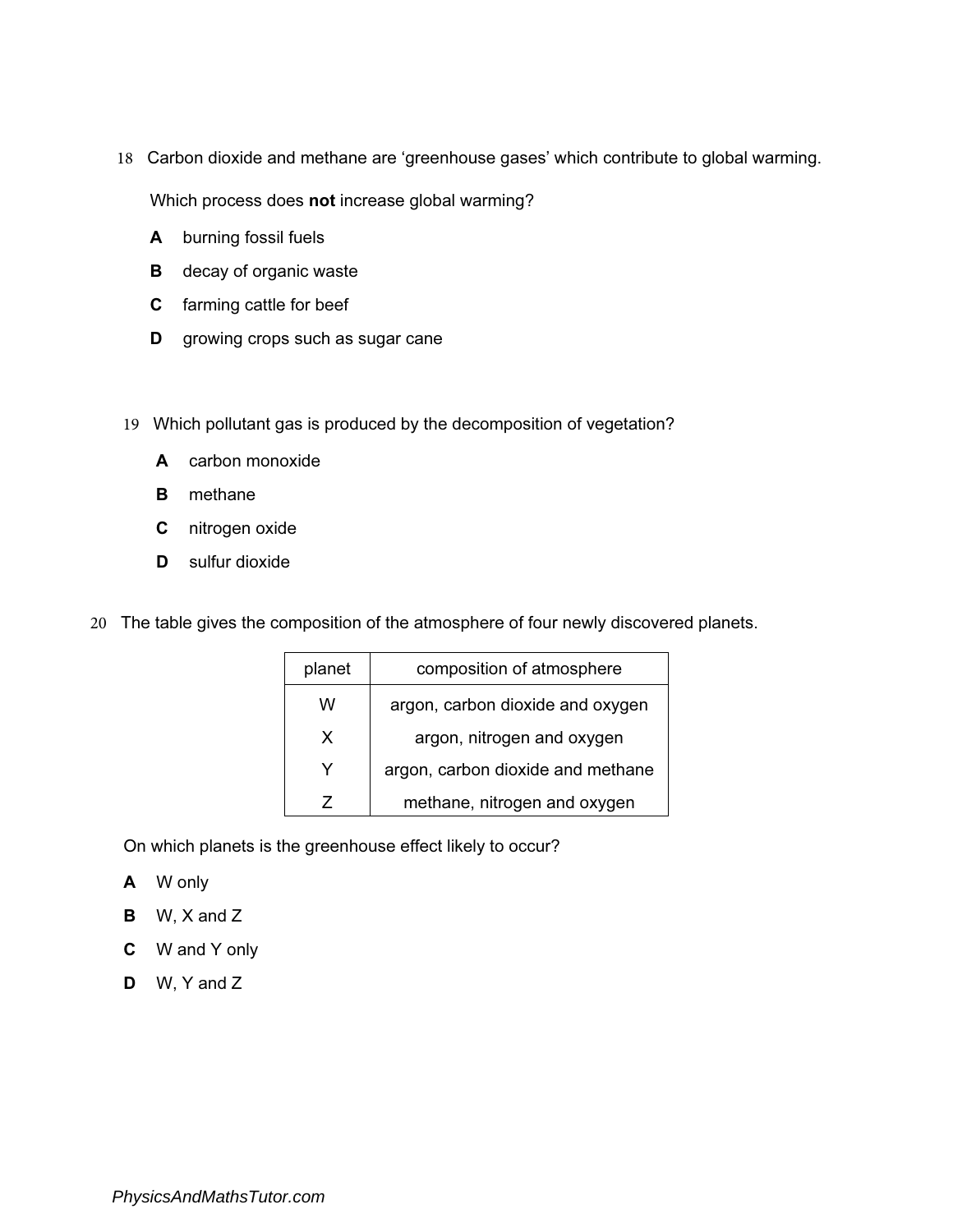21 Greenhouse gases may contribute to climate change.

Two of these gases are emitted into the atmosphere as a result of processes within animals.

Gas ……1…… is produced by process ……3…… .

Gas ……2…… is produced by process ……4…… .

| A | CO              | $C_2H_6$        | digestion   | respiration |
|---|-----------------|-----------------|-------------|-------------|
| в | CO              | $C_2H_6$        | respiration | digestion   |
| C | CO <sub>2</sub> | CH <sub>4</sub> | digestion   | respiration |
| D | CO <sub>2</sub> | CH <sub>4</sub> | respiration | digestion   |

Which words correctly complete gaps 1, 2, 3 and 4?

22 Which information about carbon dioxide and methane is correct?

|   |                                   | carbon dioxide | methane |
|---|-----------------------------------|----------------|---------|
| А | formed when vegetation decomposes |                |         |
| В | greenhouse gas                    |                |         |
| С | present in unpolluted air         |                |         |
| D | produced during respiration       |                |         |

- 23 Which statement about methane is **not** correct?
	- A It is a liquid produced by distilling petroleum.
	- B It is produced as vegetation decomposes.
	- C It is produced by animals such as cows.
	- D It is used as a fuel.